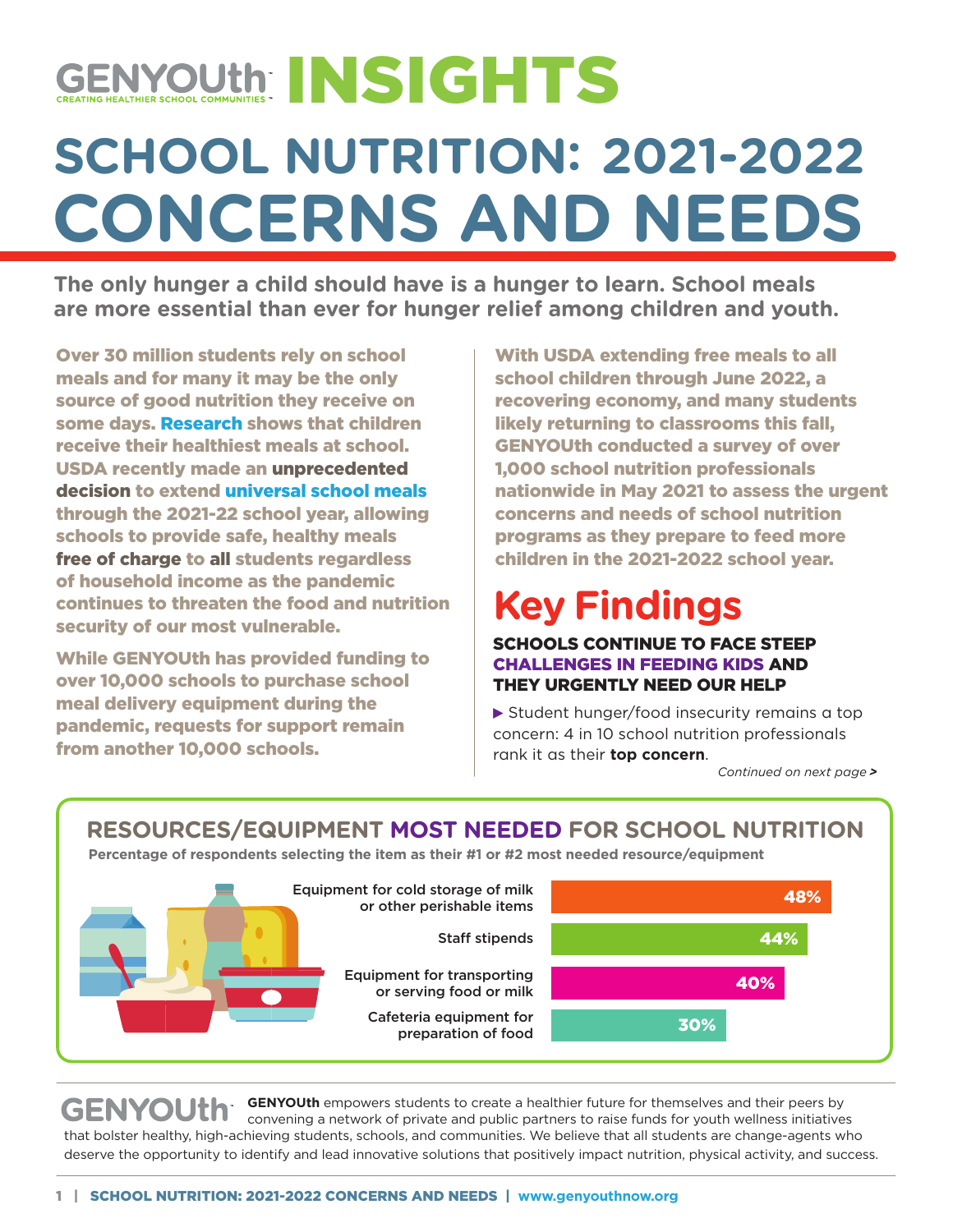### **GENYOUth INSIGHTS**

▶ 86% of schools/districts will offer **multiple meal delivery options** to meet continued pandemic protocol and social distancing guidelines, including cafeteria, classroom, grab and go, off campus delivery and more.

▶ 1 in 4 schools anticipate **adding even more meal options** including breakfast, supper and after school snacks, to support students' well-being, while over half (53%) of respondents are still considering the meal options they will offer.

 School nutrition professionals identify their **top challenges** as:

- Staff shortages
- Equipment needs to ensure school meal accessibility, they most urgently need equipment for cold storage of milk or other perishable items and equipment for transporting and delivering food
- Difficulty they face in forecasting meal participation/needs
- Financial uncertainty

40% **it. We are also facing issues with our "Our main concern is the milk storage as ours is about 30 years old and the district does not have money to replace large mixer, but again no money to fix or replace it."** *— Marmaton Valley USD 256, KS*

▶ School nutrition professionals need help with **awareness building** about the availability of universal school meals among parents, communities and even school administrators. Public and private partners can help support schools with communications, promotion and marketing of this crucial child wellness program to address hunger.

**"Our district is very concerned with equitable access for all of our students. Twenty percent of our population is English-as-a-second-language speakers. We need more resources to help communicate with these culturally diverse populations."** *— Westbrook SD, ME*

#### **Biggest Concern for School Nutrition Operation in 2021-2022**



#### **Meal/Service Options to Be Added in 2021-2022**

**Based on the 27% of respondents who already know they are expanding their options in 2021/22:**

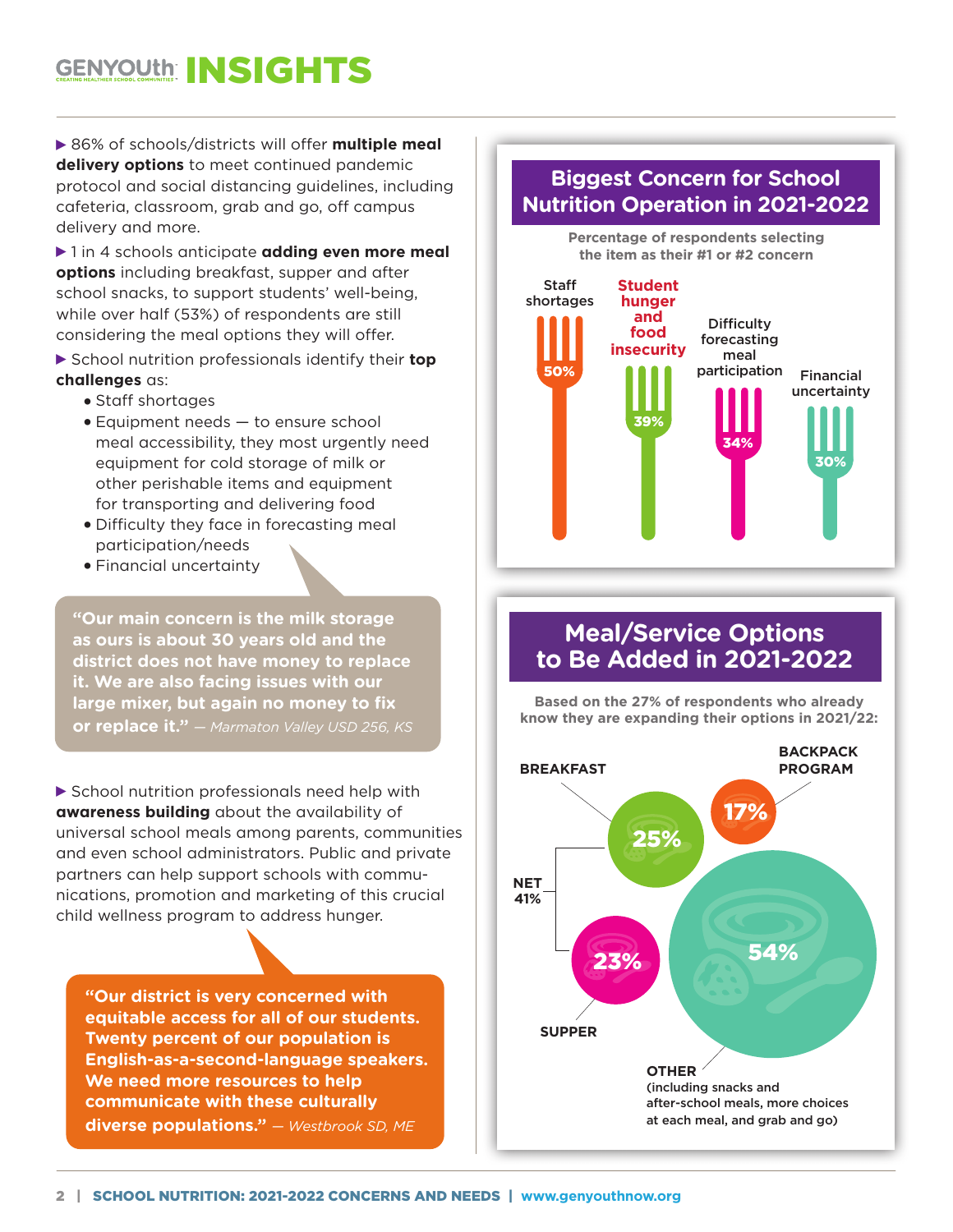### **GENYOUth INSIGHTS**





**"During normal school years, all administrative/office staff are required to have lunch with students at least four times a month and do a mini-survey with a few kids. Results are analyzed to help guide our changes and improvements."** 

*— St Paul Independent SD 625, MN*

**"I often make myself available during Grab and Go breakfast service to talk to the students about items they prefer. I also sit with students during lunch and let them help me create the menu for the month based on their favorite items and recipes."** 

*— McKeesport Area School District, PA*

**"Students' success in the classroom goes hand in hand with their ability to access basic needs like healthy and nutritious meals. It's critical that our efforts to reopen schools quickly and safely include programs that provide access to free, healthy meals for our most vulnerable students, particularly those whose communities have been hardest hit by the pandemic."** 

*— U.S. Secretary of Education Miguel Cardona*

#### SCHOOL NUTRITION PROGRAMS ARE LISTENING TO YOUTH

The majority (73%) of school nutrition programs engage students in providing input on their school meal program. Key methods include surveys, taste-tests, focus groups, student advisory councils and social media.

GENYOUth's Youth Council members offer these suggestions to increase access to and participation in school meals:

- Location is key: Grab and Go allows students to get food where they are and eat with their friends.
- Universal free meals level the playing field: reduces stigma associated with getting a meal for free.

*Continued on next page >*